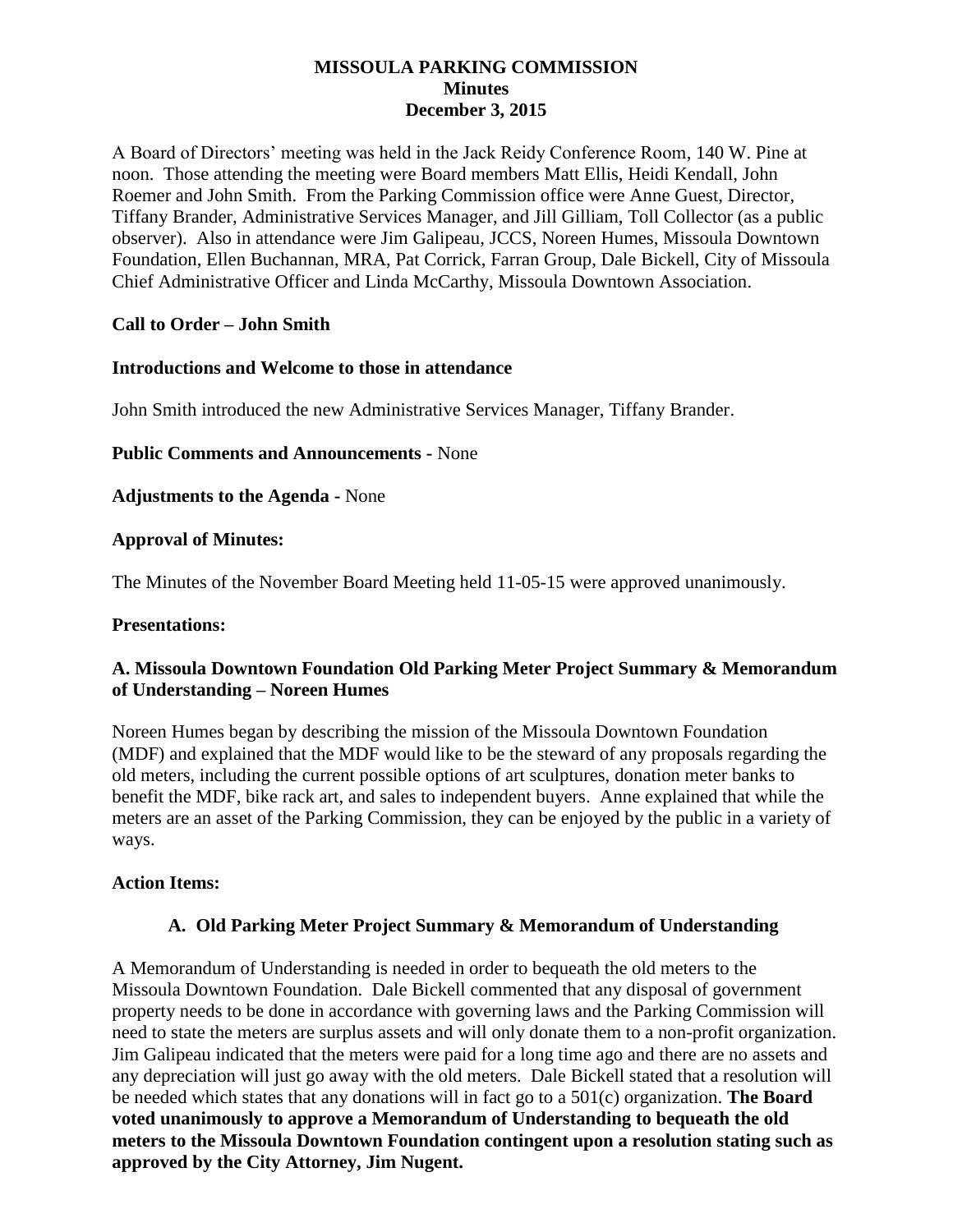# **B. Maegher Bar & the Right-of-Way Encroachment Application Review**

Anne gave an update that this proposal was vetted and is going through City Council. Doug Harby requested staff respond with comments due on December 6, 2015. Anne requested that comments be discussed so they could be in sync and combined in to one response. Anne explained the process as this proposal moves through City Council; Doug Harby takes comments from staff and businesses, Doug Harby prepares a report with comments included, proposal goes to public works committee, and then there is an opportunity for additional public input. There are three opportunities for public comment and Anne suggests that comments are made at each opportunity.

**After further discussion, The Board determined their comments to Doug Harby would be as follows:**

**1) We feel our parking inventory in this high demand area is extremely valuable and that we need to make sure any changes to the inventory are done so with great consideration.**

**2) We feel that compensation to the Parking Commission for loss of six meters is very important and needs to be at a higher level than what is proposed in Mr. Schmechel's letter attached to the application. We have discussed different options for compensation for the loss of revenue from the six (6) parking spaces and feel that it would fall within the range of \$1,200.00 - \$1,600.00 per space per year.**

**3) We feel that the idea of a seasonal/temporary patio should be explored to avoid the space not being utilized for most of the year. It is our understanding that there are rules in place for the Meagher Bar to work with the City and DOR to have this service be seasonal/temporary which we highly recommend.** 

**4) We feel it is important for Development Services to develop a formal policy to address future requests such as this and to insure consistency & equity in the process.**

**5) The Board and staff feel that the proposal is in keeping with the 2009 Downtown Master Plan that encourages enhancements of the public ROW to include features that make the Downtown more vibrant and pedestrian friendly.** 

**Non-Action Items:**

- **A. New Business –** None
- **B. Old Business**
	- 1. **Meter Modernization Project**

Anne updated the Board to let them know that T2 project manager Alan Muir spent three days of training with maintenance and office staff. He stated that the MPC staff were outstanding and he was impressed with their ability to learn everything so quickly. Out of the 117 total meters, 90 have been installed thus far, due to snow conditions the rest will not be installed until this spring when concrete will set. The Go-Live date is set for December 9, 2016 with a press conference starting at 10:30 a.m. Ginny in the Mayor's office is handling PR/distribution of materials to the Media and everything else is on schedule. Another T2 employee, James Pascascio, is